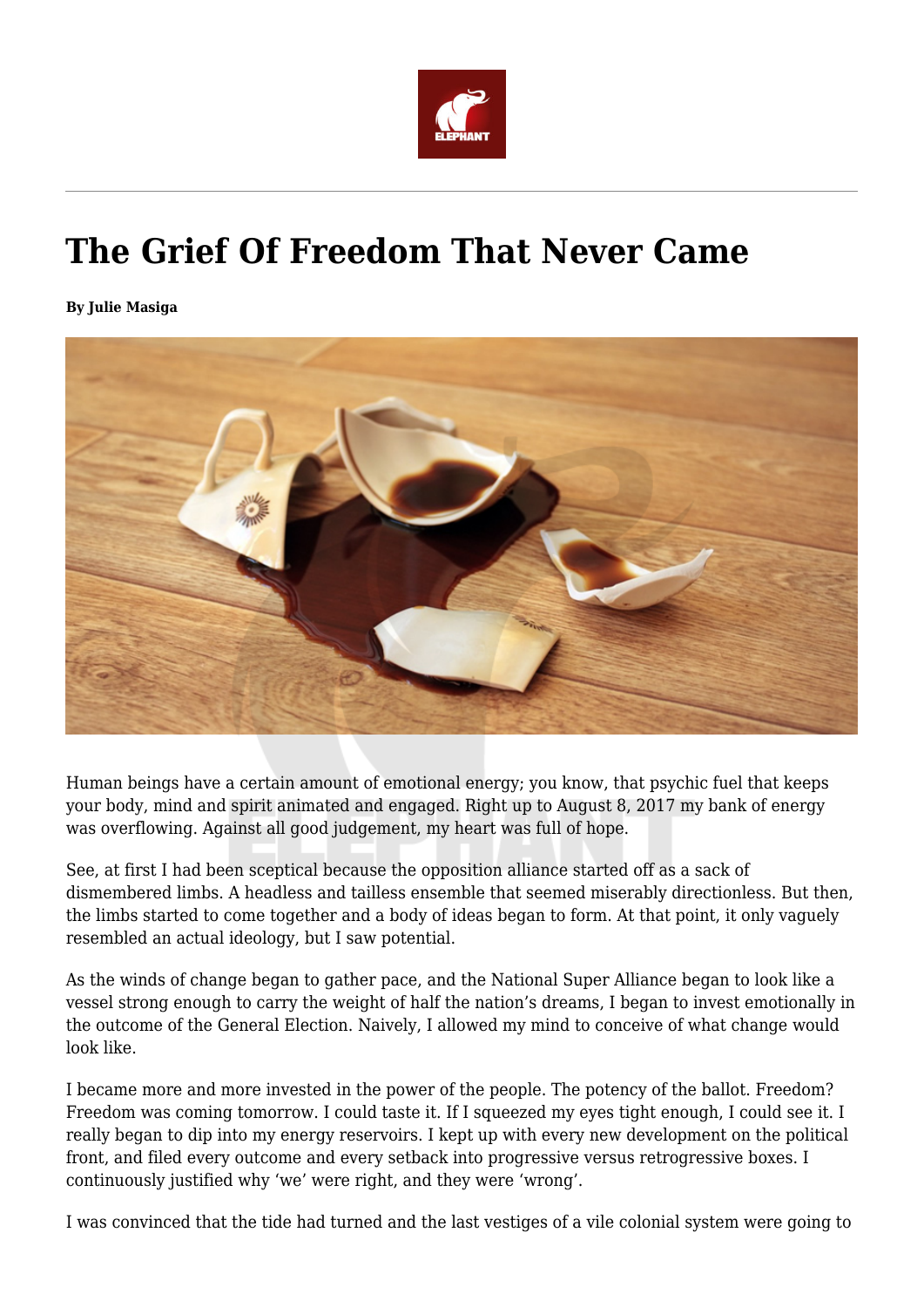be swept away by the whirlwind of revolution. I could see the top of the mountain and I knew 'we' would get there. And then August 8 happened. My spirits plummeted to the bottom of the pit. Where I had been at the half-tank mark, I was now running on zero emotional energy.

My erstwhile billowing sails flagged. The dream was dead. And the silliest thing about this grief was that I knew it would happen. Somewhere deep in my gut, I knew that the forces that have held Kenya in their grip since the emergence of Vasco da Gama were not ready to pass on the mantle. But then Chief Justice David Maraga renewed my faith in the power of good. Adrenaline pushed my emotional energies through the roof. Alas, by the time we were done with the shambolic second election, I was a shell. A soulless automation, trying to move on with life, but lacking the psychic energy to soldier on with the heavy weight of the deepest sadness sitting on my head like a rock.

See, I was born a rebel. Conformity has never been my strong point. Injustice has always gotten my hackles up. So it's truly ironic that I was born one year before Daniel arap Moi became president. I grew up in a politically choked environment knowing that Moi was a man to be feared. My parents spoke in whispers. We rarely said the president's name aloud.

We were on the road when the 1982 coup happened, going to, or coming from somewhere, I don't quite remember. I was just five years old. That's the first time I heard the name Raila Odinga. At the time, it meant nothing to me. But much later in life, it became a representation of this force that had somehow added a fresh current to a sea of predictable waves. With little knowledge of who he was, or what he stood for, I began to see him as a Brave. A rebel.

After 1982 Raila dove head first into what has become a legacy of railing against the machine. His ability to re-invent himself, to hide countless cards up his sleeve, endeared him to those who wanted to see Moi toppled by whatever means necessary. His anti-establishment stance and uncanny ability to portray himself as a man of the people cemented his position as this country's most enduring opposition figurehead.

Raila's rebellious energy is appealing. His readiness to put a cause before his own life – just because such a thing is possible and right – is admirable.

It's no wonder that he has become the poster child for possibility. A symbol of hope. Which is not to say that the man is an angel. Not at all. In fact, his misdeeds are the stuff of urban legend. His flaws and failings are well-documented and are frequently the subject of national debate. Raila is unashamedly human, with all that that implies, and perhaps that's where the bulk of his appeal lies.

He has become the repository of the dreams and aspirations of a constituency that has been driven hard by the State machinery for decades. A constituency that longs to be soothed by the heart of government, after years of being poked and prodded by its long, cold arm. A constituency that has been forced to find comfort in subservience. To submerge in inequality and learn how to breathe underwater.

This constituency can be described in superficial tribal terms because it is easy to pinpoint its broad ethnic demographic. But it is truly defined as a group of people who refuse to be burdened by a mediocre, self-fulfilling and exclusionary system of government that cannibalises the weak to profit a ruling elite.

This constituency is in mourning for the fourth time in four elections, the first being the experiment that went horribly wrong post-2002. It has become a constituency of sorrows, well-acquainted with electoral grief. This time around, however, a threshold has been crossed. It might have been the fact that yet another election cycle ended in disrepute, with a president being sworn in abjectly joyless